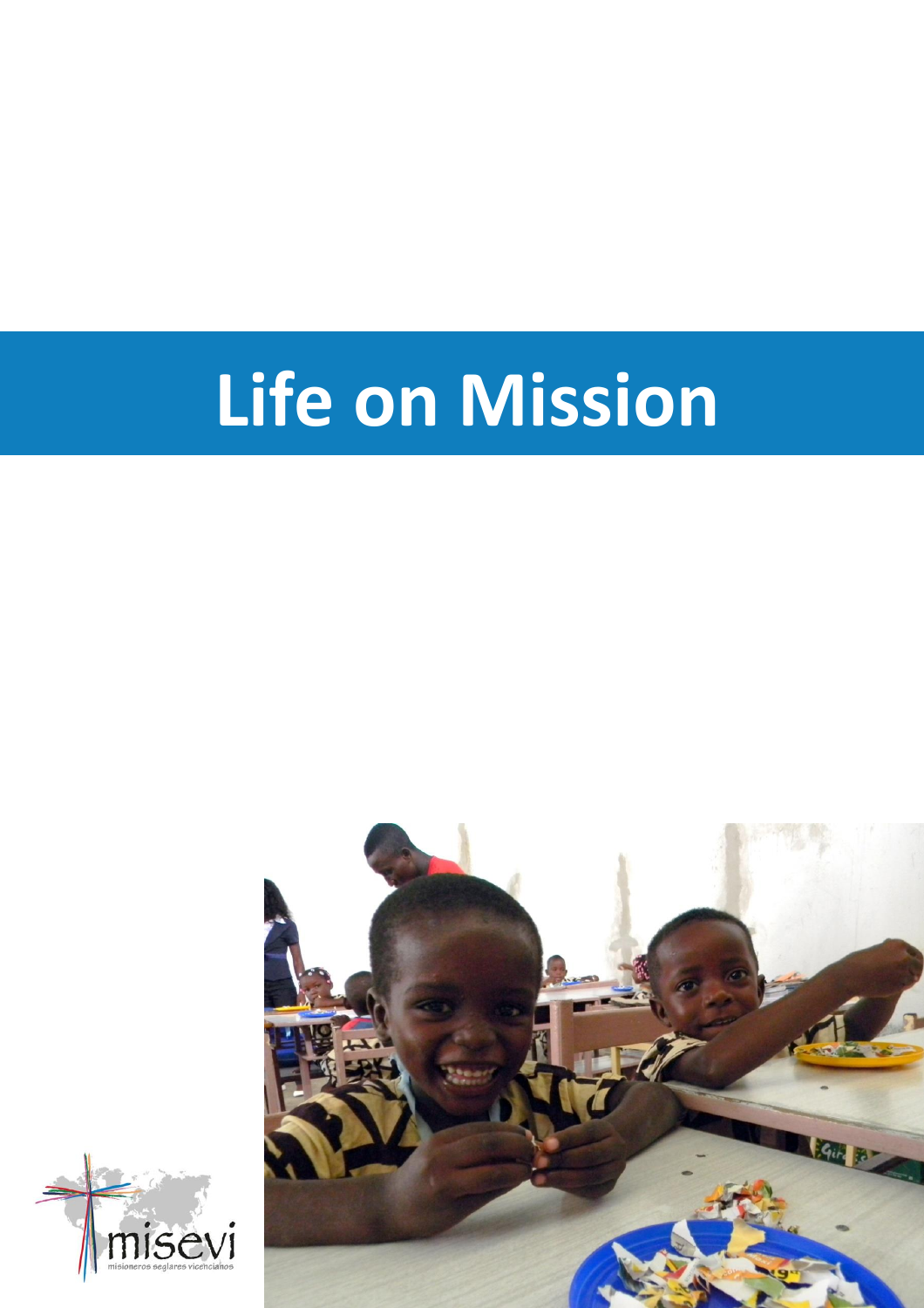# **Life on Mission 2**



#### **INTRODUCTION**

This is a guiding document of Misevi Spain, where general criteria are established on the missionary action of Misevi missionaries. By Misevi missionaries we mean all Full Members of the Association (hereinafter '*misevis*').

The main goals of this document are:

- Being a guide to help the *misevis* clarify how they want to position themselves before reality, from the Vincentian missionary laity parameters, establishing the bases of our doing and being on a daily basis, within our environments, commitments, jobs, families
- Marking the guiding lines for our personal and associative life and making them known to those who wish to know what exactly Vincentian Lay Missionaries (Misevi) is.
- Formalizing the guiding principles of the *misevis* mission. These criteria have been forged from experience and joint reflection and are now included in this document.

The document has been approved by the General Assembly of Misevi members in Salamanca on July 17, 2017.



# **MISEVI MISSIONARIES**

- 1. Misevi missionaries ("the *misevis*") are all Full Members of the association.
- 2. The *misevis* are "*laity, men and women, baptized in the Catholic Church, who wish to share St. Vincent de Paul´s -founder of the Congregation of the Mission and of the Daughters of Charity- charisma and spirituality, adapting them to*  their own lifestyle<sup>"1</sup>. The *misevis* understand that the mission is born from the free gift of vocation.
- 3. The *misevis* "*live and act taking the option for the poor as their reference; they aim their work and actions towards people´s human and spiritual promotion, the fight against poverty and active commitment to the contexts of social exclusion that take place in the countries and environments where the Association is present*" 2 .
- 4. As lay people, the *misevis* "*are called, in particular, to make the Church present and operative in the places and conditions where the Church cannot be the salt of the earth unless it is through and by them*" <sup>3</sup> and "*their first and immediate task is not the institution and the development of the ecclesial community - which is the specific function of the Pastors - but putting into practice all the Christian and evangelical possibilities which are hidden, but at the same time, already present and active in the things of the world. The proper field of his evangelizing activity is the vast and complex world of politics, social affairs, economy, and also culture, sciences and arts, international life, mass media communication, as well as other realities opened to evangelization*..."<sup>4</sup>

-

<sup>1</sup> Statutes of Misevi Spain 2.2.1

<sup>2</sup> Statutes of Misevi Spain 2.2.2

<sup>3</sup> Lumen Gentium, 33. Paul VI. Vatican Council II. 1964 4 Evangelii Nuntiandi, 70. Paul VI. Vatican Council II. 1975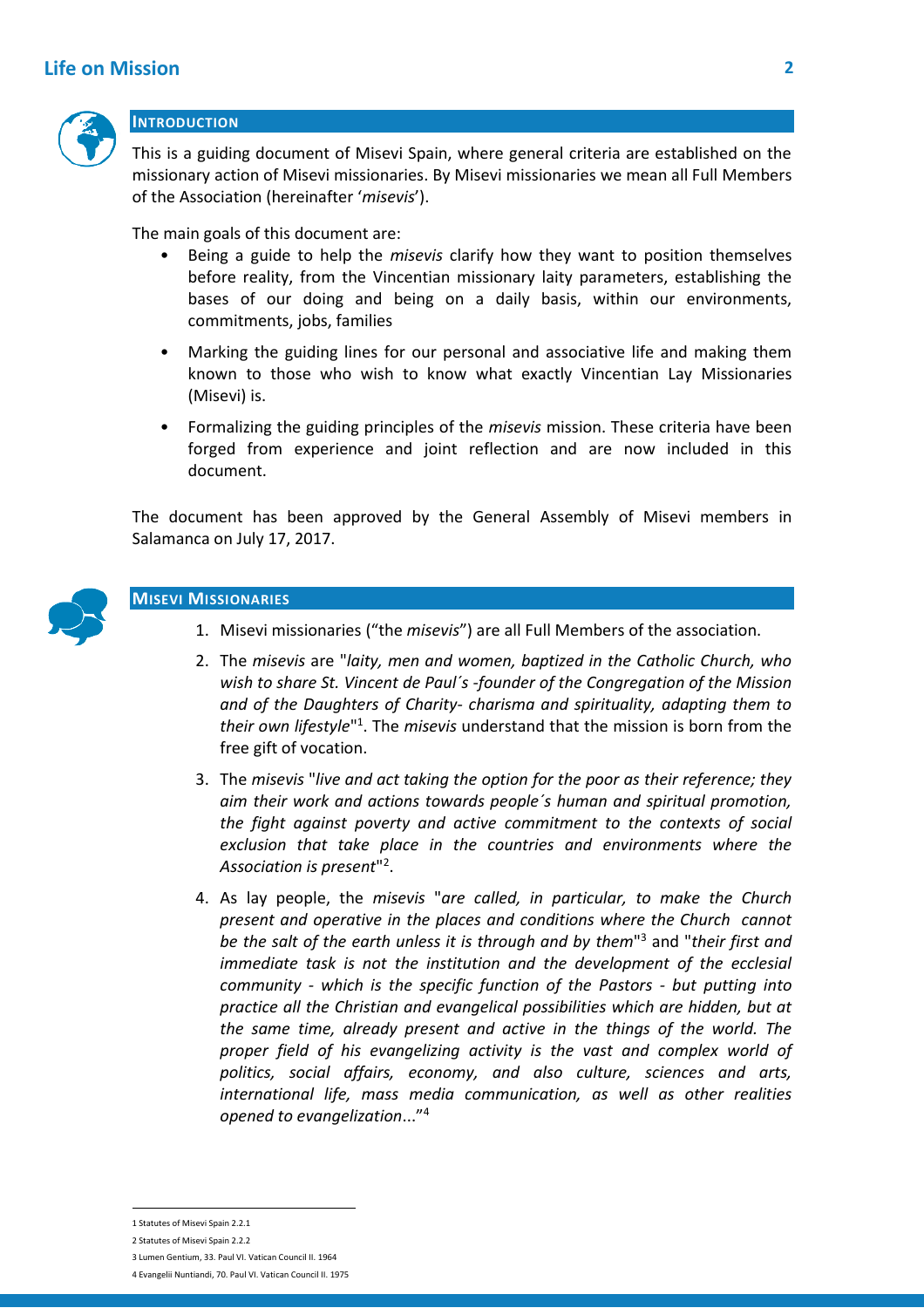# **Life on Mission 3**

- 5. *Misevis*´s spirituality is based on the following principles:
	- A spirituality of "incarnation" and "insertion". Commitment cannot be given without being incarnated in the world of people in vulnerable situations, the service, the solidarity, the commitment to the world of the most vulnerable cannot be given if there is no "lowering", closeness, being with the most vulnerable. Our Vincentian lay being urges us to insert ourselves in social structures which seek social justice, denounce injustices and create inclusion and systemic change networks. Otherwise, the commitment will become bureaucracy or demagoguery. "*To save us, God came to us, came to live with us and among us; he deprived himself, taking the condition of a servant, making himself like men and appearing in his bearing like a man*... "(Phil 2: 6-7). "Our charity must approach us to them in all possible ways, but especially in coexistence, placing ourselves among them in order to analyze situations with realism, share their problems and seek solutions together, receive their friendship and also the special friendship of the Lord with whom they serve their poor". 5
	- A spirituality of the "Samaritan" that leads us to be reborn to solidarity before marginalization, injustice, abandonment, misery, social exclusion... It leads us to commit ourselves in solidarity beyond media feelings and motivates us to create greater inclusive awareness in the society with people who are beyond the margins and the borders established by society itself. This "Samaritan" dimension is in communion with the Principle-Mercy, where the Vincentian maxim proposes to pass from *affective* love to *effective* love between brothers.
	- A spirituality of the "*Paschal Mystery*" that supposes renunciation of the "I" in favour of the "other". And that is Easter, the exaltation of the human being, to ascend in dignity, to resuscitate life, truth, justice, freedom; to move from non-life to Life.
	- A "Marian", committed spirituality that leads our steps to reveal the beloved soul of God, because Mary personifies the preferential option of God for the small, the helpless; the triumph of God is the weak.
- 6. We the *misevis* are missionaries "*inter gentes*" (between different contexts and cultures) and our missionary service can be expressed in five dimensions: "*ad gentes*" (towards people who do not yet know Christ), "*ad pauperes*" (towards the poorest), "*ad extra*" (outward, abroad), "*ad intra*" (towards one's social and ecclesial reality) and "*ad vitam*" (for all life).
- 7. The missionary service of each Misevi missionary is complemented with a commitment of service towards the association by showing themselves available and forming a proactive part of its functioning bodies: Assemblies, Coordinating Team, Work Commissions by Area and other new ones yet to be defined, according to their capabilities, the designations of the Assembly and the demanded needs.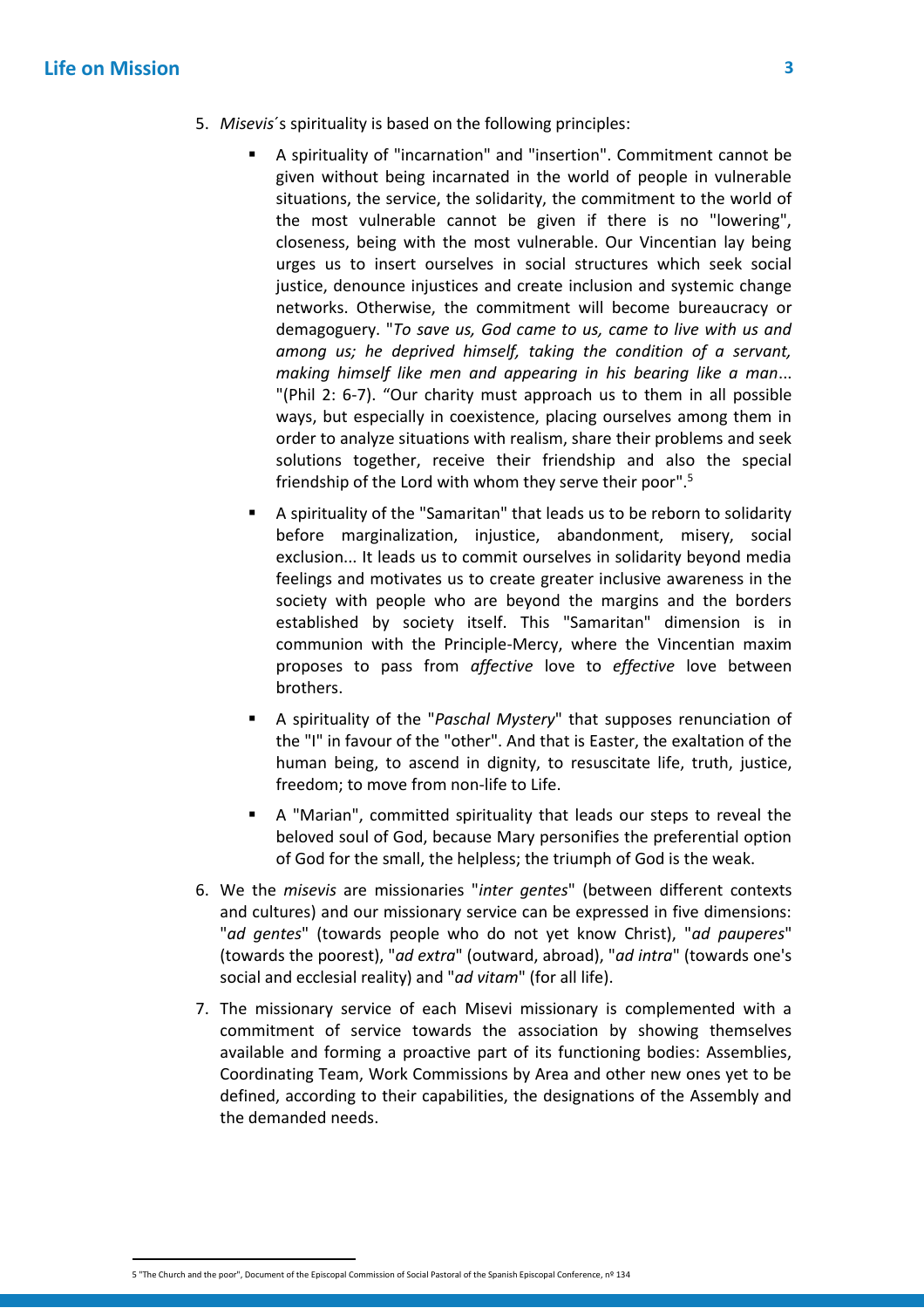

#### **ONE PRIORITY: THE SHARED MISSION**

- 8. The rediscovery of the ecclesiology of communion as it was developed in the time after Vatican II is on the basis of the shared mission. The Church is not primarily a set of groups of Christians that are clearly delimited and classified into different states of life, as has happened for many centuries. First of all, the Church is a community. The elements that unite us all Christians are much more determining than those that differentiate us. We are united by the fact that all Christians participate in the unique mission of the Church, which consists in the proclamation of the Gospel, which each one carries out according to his or her particular vocation. This participation of all the baptized in the unique mission of the Church can be called "*shared mission*", especially when the charisma is the same.
- 9. Therefore, we understand the *Shared Mission* as a movement of ecclesial dynamics which carries within itself a change and a deep desire to follow paths of transformation to continue the mission of Jesus Christ together; which can crystallize in the relationship of the consecrated with the laity, between laity and among consecrated people; which is given in the participation of faith and charismatic life; which can occur between ecclesial families of different charismas and even, in some areas, with other spiritualities or people, institutions, civil, political and social associations… etc. which work to make and get a more fair society and world.
- 10. We believe that sharing mission is one of the evangelical fruits of our times and living it like this makes us feel protagonists in the history of the Church, contributing our bit to this renewing movement. We are strongly convinced that the Vincentian charisma can be lived with the same authenticity by the consecrated people as well as by the laity; it is a gift granted to the Church.
- 11. The mission has always been the *spearhead* of the Church. In this sense the new times call us to collaboration and co-responsibility. The shared mission is a clear visualization of that love that makes us unmistakably Christians.
- 12. Mission and communion are inseparable, as co-responsibility and complementarity are. Our rich Vincentian charisma in living the shared mission can better meet the expectations that God has for his kingdom. We can help each other complementing our weaknesses being co-responsible and providing the best of ourselves and our branches. In this way, we approach *the best serve*, to love these people, our lords and masters. As Vincentian missionaries, we are all called (Fathers, Sisters and laity) to put all our capacities in equality, freedom and gratuity at the service of the mission. At the same time, we are aware that full *Shared Mission* is a utopia, but as Galeano said, "*When I walk two steps, the utopia moves away two others. Utopia is good for walking*".
- 13. Misevi concretes its conviction for the *Shared Mission* from the configuration of its own associative structure, involving the  $CM<sup>6</sup>$  and the HHC<sup>7</sup> Company as advisors of the association, with a spiritual, charismatic and collaborative link. As reflected in our statutes, "*Misevi promotes contact and collaboration with the Vincentian Family, especially at a local level, both at the point of origin of missionary sending and in missionary service places, within the possibilities of every concrete situation*".

-

<sup>&</sup>lt;sup>6</sup> CM: Congregation of the Mission

<sup>7</sup> HHC: Spanish acronym for *Daughters of Charity*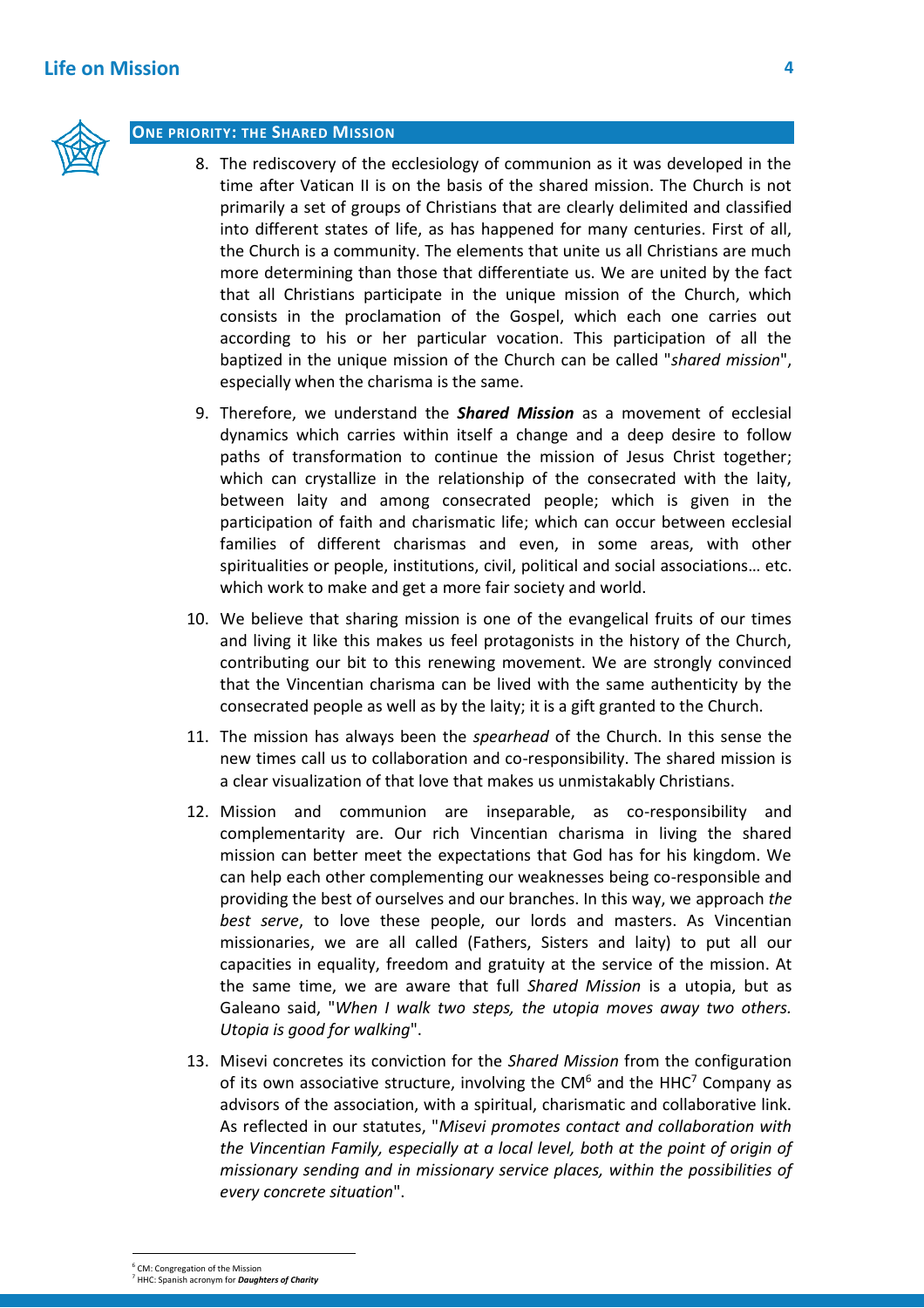

#### **A MISSIONARY BEING: DIFFERENT WAYS OF BEING ON MISSION**

- 14. The Misevis, as Vincentians and lay missionaries, live our missionary being from different styles of life on mission. Our being lay offers us different ways of being on mission, always looking for the best and most effective way of building the Kingdom of God together with people in a situation of vulnerability.
- 15. One option is life in a lay, missionary and Vincentian community. Another option can be the missionary life from the family, lived with a family option which can be shared with a community or not. Another option is the life of the Vincentian missionary lay person who chooses to live the mission individually, having the ecclesial community as a community belonging. So the mission models could be listed as:
	- The missionary community
	- The missionary family
	- The missionary
- 16. Vincentian creativity, missionary flexibility and our secular identity allow us to take different options to live on the mission at different moments of life. The personal circumstances, the pastoral proposals, the challenges of reality and the criterion of the common good are decisive when choosing temporarily or permanently any of the different ways of living our missionary option together with the people in a situation of vulnerability.



#### **A MISSION FRAMED IN TIME**

- 17. There are many changing elements in our lay and missionary reality (couples, children, family, work ...). That is the reason why we opted for timing the missionary sending, although the sum of the periods adds a lifetime. In fact, the option for the mission is vital among the missionaries.
- 18. Therefore, it seems more appropriate in this context to insert oneself temporarily in projects or pastoral projects and works led by religious institutions, which are more stable in time (parishes, congregations ...).

#### **OUR WAY OF MAKING PASTORAL**

- 19. Misevi is not only called to give specific care or political answers. Our pastoral contribution, based on the foundations of the Social Doctrine of the Church, leads us as lay Vincentian missionaries to build the ideological map with which to argue our pastoral, our action, with which to give a reason for the meaning and purpose of it, using a language and ethics aimed at *dialogue with the other* and the transformation of social systems and cultural paradigms from the dynamics of the *systemic change*.
- 20. Our pastoral work is based on the *Vincentian theology of the Mission*, whose convictions encouraged Vincent de Paul´s missionary impulse, and which should be the same ones for the Misevi missionaries:
	- Christ, missionary of the Father.<sup>8</sup>
	- The Church, following on the Jesus Christ's Mission.<sup>9, 10</sup>

<sup>-</sup>8 SVP XI 33-, SVP, IX, 42, (SVP, XI, 555 586, 588, 589, 590, 697).

<sup>&</sup>lt;sup>9</sup> A. Dodin, Lessons on Vincentianism, Published by Ceme, Salamanca, 1978, pp. 66-67. <sup>10</sup> P. Bossuet, sermon on "The Eminent Dignity of the Poor". Published by Metz, 1659. From AA.VV., L'Eglise, pp. 7-8.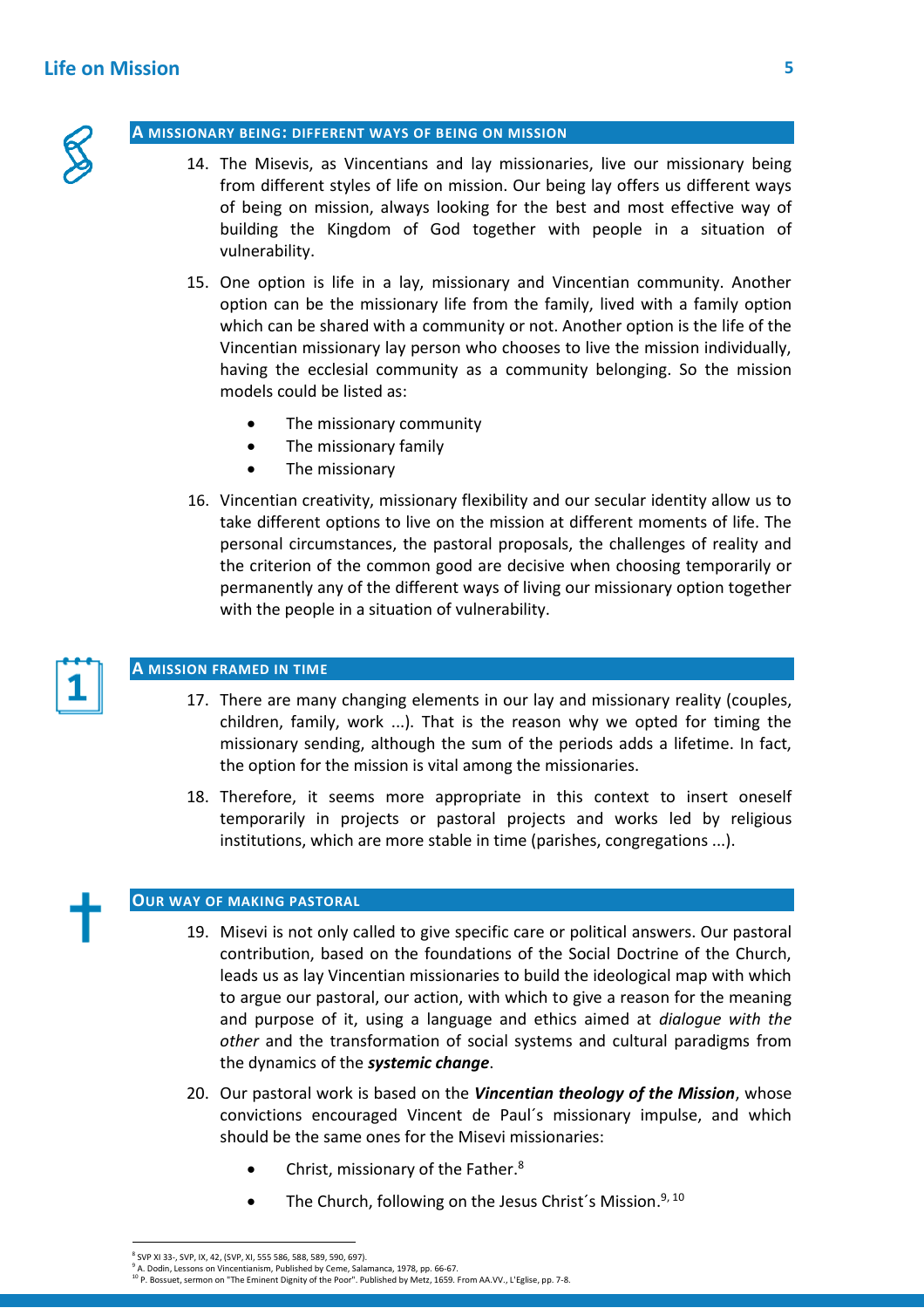- The vulnerable person, the protagonist of the Mission.
- 21. The implementation of the Vincentian theology of the Mission must go through three moments, where the dynamic of the systemic change is the fundamental axis of the pastoral process, and the continuous evaluation with all the agents enriches each one of the elements:
	- *Seeing*: intelligence.
	- *Judging*: wisdom.
	- *Acting*: commitment.

# *Seeing*

- 22. The analysis of reality constitutes the beginning of all missionary action by the Misevi missionaries. This analysis must start from a local diagnosis of the political, economic, religious, cultural, community aspects... Therefore, this look must be a vital attitude, which requires the incarnation in the reality to be transformed and must be accompanied by a process of enculturation. In the missionary dynamic, *returning after seeing* is a permanent exercise that illuminates our experience of approaching the reality of the other, which becomes ours and is lived from and within gratuitousness.
- 23. The permanent exercise of SEEING leads us to *take over reality*, that is, the profound experience of understanding the other and its reality, the obligation<sup>11</sup> deeper than that one of duty, which arises when we discover that we are linked to each other and that is the reason why our life cannot be good without sharing tenderness, consolation and meaning with them.

# *Judging*

24. Judging from the Word of God the Social Doctrine of the Church, the Vincentian Theology of the Mission and this document '*Life on Mission*', which is the framework that illuminates where we should support our pastoral action. Judging from wisdom, which is nothing other than experience, learning, living, empathy and "co-reason / co-heart"<sup>12</sup>.

# *Acting*

-

- 25. The Good Samaritan story helps us to concretize the previous theory, because it not only tells us what to do about the poor, our neighbour, but also tells us how to do it.<sup>13</sup>
- 26. Our action, our commitment, is aimed at:
	- *Shoulder reality* with compassion, with closeness, to bandage wounds, lowering ourselves to be part of that personal and structural reality.
	- *Handle reality* by looking for different, alternative, creative ways... Because another way of life is possible, other information is possible, another way of consumption is possible, another exchange of culture and knowledge is possible, another way of spirituality is possible, another policy is possible, another way of interacting is possible... $^{14}$
- 27. From a believing dimension that surpasses any socio-political dimension and where the crucified people give us new eyes to see, new hands to work, backs

<sup>&</sup>lt;sup>11</sup> Ob-: Latin prefix meaning *'because of, by virtue of, by force of'*. Ligation: from the late Latin ligatio -ōnis. 1. f. Action and effect of linking (link or joint).<br><sup>12</sup> Book by josé María Toro *'Educar con co-razón'* **"corazón" (heart), "razón" (reason) and the prefix "co-", thus becoming '***co-razón'***, meaning a balanced mixture of heart and reason**.

 $^3$  Take charge, charge and take care of reality. Samaritan Road Map for another Possible World. José Laguna.

<sup>14</sup> Yayo HERRERO, '*Objections to Development: a Critical Look at the Concept of Progress*'. Published by '*Revista Pueblos*' (no. 36), March 2009. http://www.revistapueblos.org/spip.php?article1577.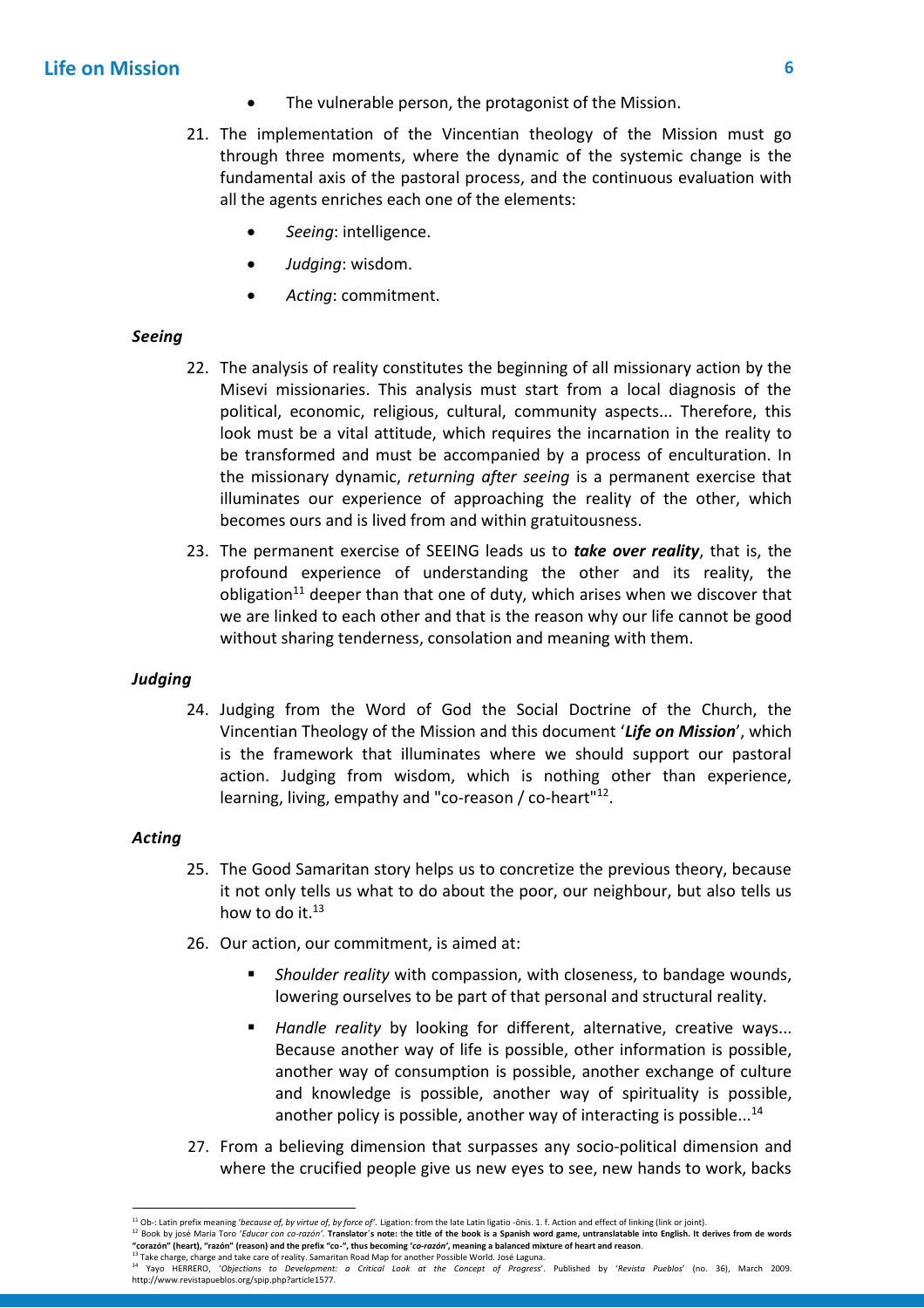to endure and hope to *let ourselves be burdened* by the reality of the crucified of history. 15

# *Misevi´s pastoral option*

28. MISEVI opts for this itinerary to develop its pastoral. Each place, each person, each time, each circumstance, each culture ... will indicate the type of response that we as laity, missionaries and Vincentians are called to give.

#### **A DOCUMENTARY BASE FOR THE MISSION**

- 29. The missionary presence of Misevi must be framed by a series of documents whose purpose is to establish the criteria explained in the previous points, the goals and methodologies of the missionary actions, as well as the responsibilities assumed by each one of the missionary agents.
- 30. The documentation generates security and responsibility and can always be the source to solve different situations. In addition, our experience tells us that the process of creating such documentation generates enriching debates which help clarify positions and intentions.
- 31. The documents may be of a different nature, some of them being essential. Namely:
	- *Institutional agreements*. Agreements which Misevi makes with the institution with which it has decided to share the mission. These documents are formalized before the missionary sending takes place and establish the motivations and responsibilities of each of the parties, as well as the mechanisms that will articulate the shared mission and the joint pastoral projects.
	- *Individual agreements*. Agreements that will be formalized between the missionary sent and Misevi. It establishes the rights of the missionary and the duties of each of the parties, as well as the timing of the missionary sending.
	- *Missionary projects*. This type of document is prepared by the missionaries, according to the principles of this document and ratified by the Misevi Spain Coordinating Team. It establishes the guiding principles of the mission, from different prisms: lay and Vincentian, bearing in mind the pastoral priorities, the relationships with other ecclesial institutions, as well as the available means to carry it out.
	- *Operating regulations*. This type of document establishes among other things: the specific roles that are established within the organization chart of the missionaries and / or the community, the ways of relationship and communication with the Coordinating Team, the decision-making joint system, the holiday periods and the organization of economic aspects.
	- *Express request to be a Full Member*.
	- *Agreement of acceptance* by the Coordinating Team where the Full Membership condition is recognized and where the rights and obligations which this entails are collected.

<sup>-</sup><sup>15</sup> Jon SOBRINO, '*The Crucified People and the Civilization of Poverty*'. From: '*There Is No salvation Outside of the Poor. Small Utopian-prophetic Essays'.* Published by Trotta, Madrid 2007, p.26. .